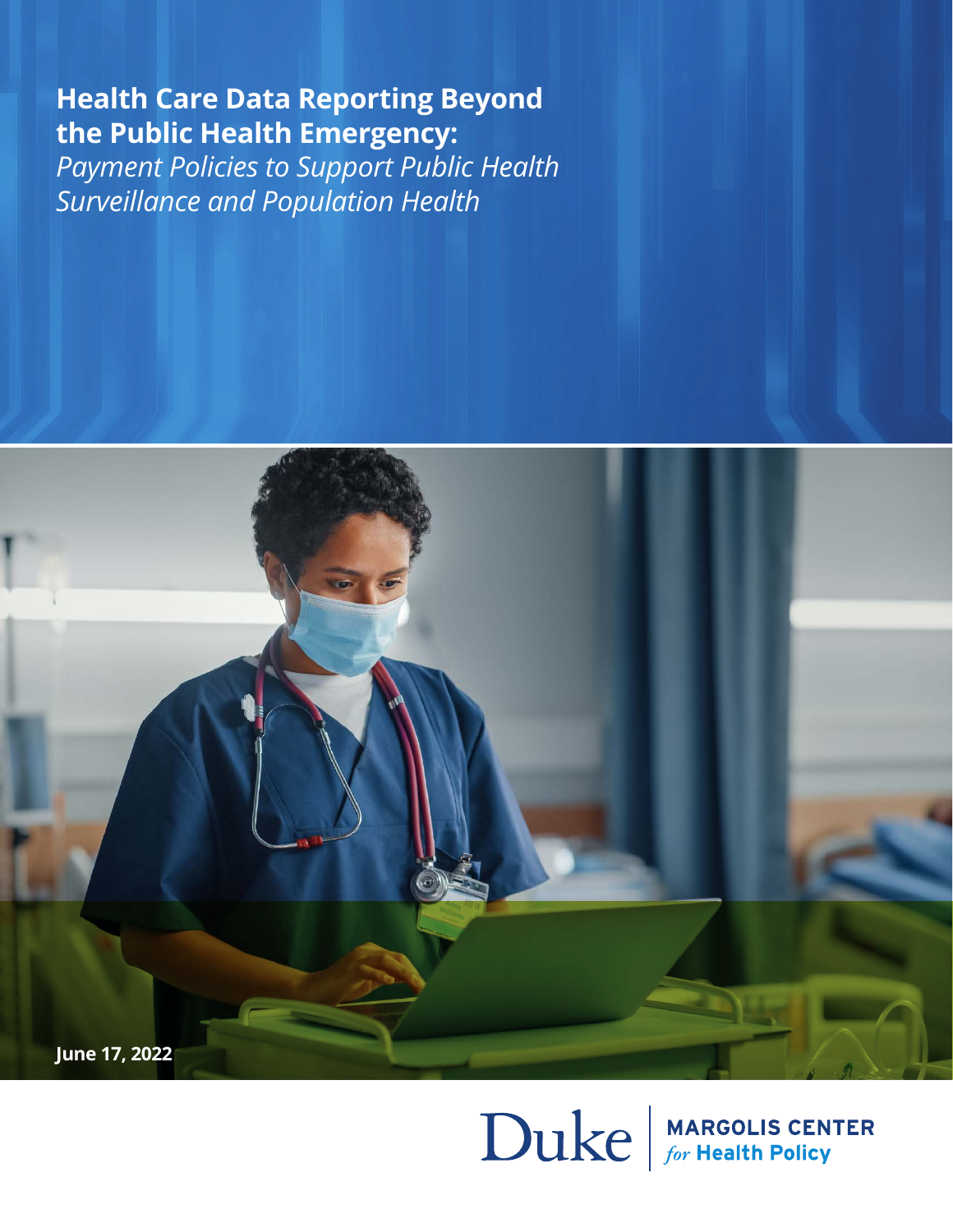#### **Authors**

**Mark McClellan,** MD, PhD, Director, Duke-Margolis Center for Health Policy **Katie Huber,** MPH, Policy Analyst, Duke-Margolis Center for Health Policy **Christina Silcox,** PhD, Digital Health Policy Fellow, Duke-Margolis Center for Health Policy **Morgan Romine,** MPA, Chief of Staff, Duke-Margolis Center for Health Policy

#### **Acknowledgments**

We would like to thank the diverse group of stakeholders who joined our May and June 2022 policy roundtables and participated in informational calls for sharing their expertise; these experts are listed in the appendix. We also thank Patricia Green and Laura Hughes for their communication and design support.

#### **Disclosures**

Mark B. McClellan, MD, PhD, is an independent director on the boards of Johnson & Johnson, Cigna, Alignment Healthcare, and PrognomIQ; co-chairs the Guiding Committee for the Health Care Payment Learning and Action Network; and receives fees for serving as an advisor for Arsenal Capital Partners, Blackstone Life Sciences, and MITRE.

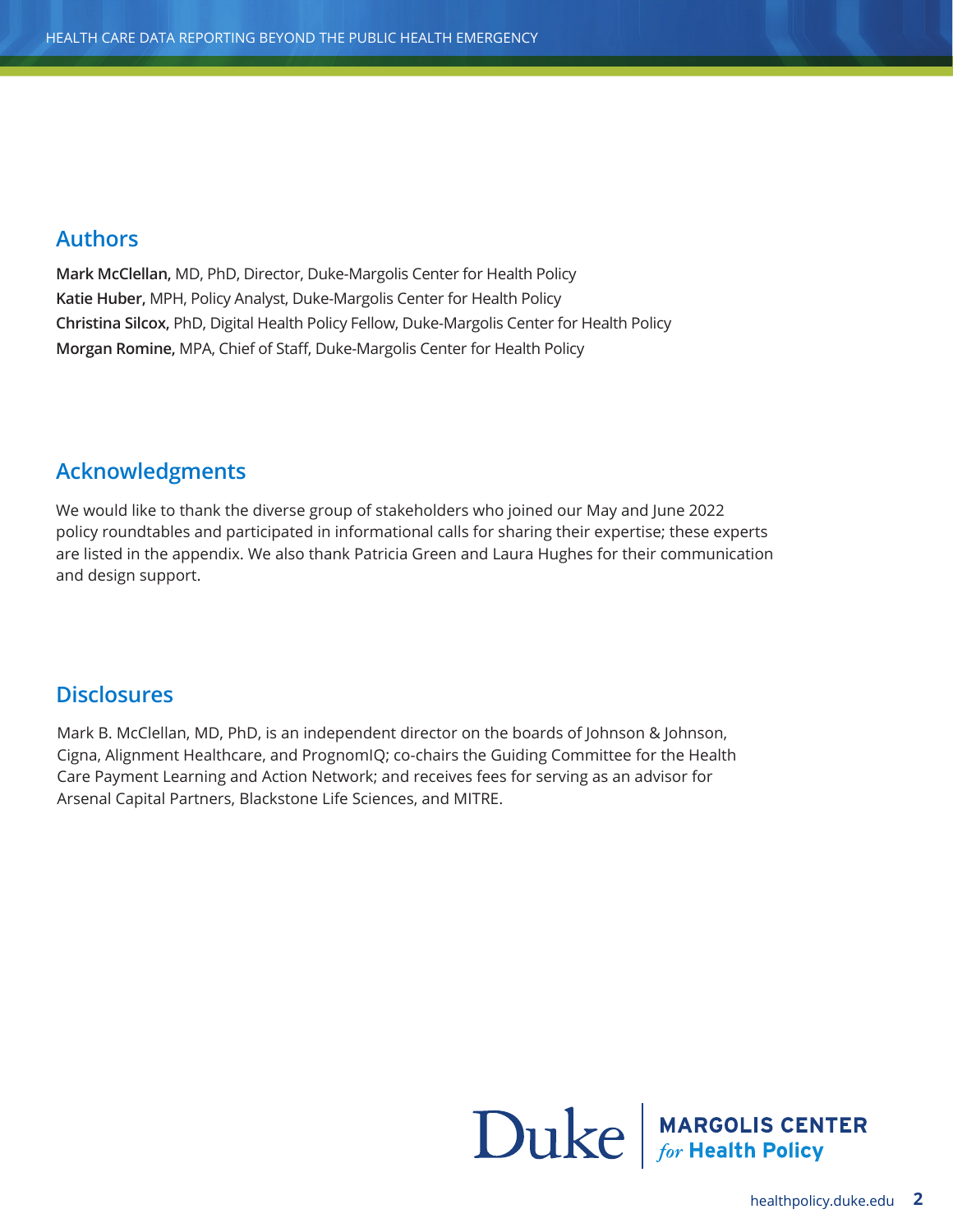## **Background**

While SARS-CoV-2 variants continue to evolve with the potential for additional surges in cases, the availability of vaccines and boosters along with rapid testing and effective treatment enables a shift from the current COVID-19 public health emergency (PHE) to sustainable COVID-19 containment. To support and sustain recovery, timely data are needed by health care organizations, including hospitals and health centers, long-term care facilities (LTCFs), and payers, as well as federal, state, and local public health departments to detect and rapidly respond to surges in cases from new variants or declining immunity. The ability of health care and public health organizations to seamlessly share COVID-19 surveillance and case data is critical to preventing serious health impacts, particularly among Medicare beneficiaries and people experiencing high risk of severe COVID-19 illness, as well as for avoiding future economic disruptions. Moreover, similar data may also be needed for responding to seasonal outbreaks as well as future epidemics and pandemics. While such data could be very helpful for health care and public health planning and for preventing adverse outcomes for Medicare beneficiaries and other Americans, any such data collection requirements must also minimize administrative burden and assure transparency in how the data would be used effectively.

Currently, the U.S. public health system lacks a coordinated, national approach to data collection. Fifty state health departments, dozens of territorial and tribal health departments, and thousands of local health departments all have their own reporting requirements. The Centers for Disease Control and Prevention (CDC) is currently investing in additional infrastructure, common standards implementation guided by the Office of the National Coordinator for Health Information Technology (ONC), and tools and resources to support data use by state and local public health, but CDC lacks the authority to require data collection from health care providers or to coordinate consistent and efficient use of such data across the public health reporting ecosystem. Consequently, when the PHE ends, health care organizations may not have the data and situational awareness they need to respond to emerging COVID-19 trends, and the federal government may not be able

to provide timely supports to health care organizations facing new threats, placing Medicare and Medicaid beneficiaries as well as other patients at risk.

In September 2020, the Centers for Medicare and Medicaid Services (CMS) issued an [interim final rule](https://www.federalregister.gov/documents/2020/09/02/2020-19150/medicare-and-medicaid-programs-clinical-laboratory-improvement-amendments-clia-and-patient) requiring hospitals and critical access hospitals (CAHs) to report [data](https://www.hhs.gov/sites/default/files/covid-19-faqs-hospitals-hospital-laboratory-acute-care-facility-data-reporting.pdf) related to the incidence and impact of COVID-19 to the federal government as a new Condition of Participation (CoP) in Medicare and Medicaid programs during the COVID-19 PHE. The rule also strengthened requirements for LTCFs to report COVID-19 facility data, and laboratories to report COVID-19 test results during the PHE. A December 2020 [interim final rule](https://www.federalregister.gov/documents/2020/12/29/2020-26819/medicare-program-hospital-outpatient-prospective-payment-and-ambulatory-surgical-center-payment) also established additional requirements in the hospital and CAH CoPs for tracking COVID-19 therapeutic inventory and usage as well as tracking the incidence and impact of acute respiratory illnesses during the PHE. These data from health care organizations have been critical to planning, monitoring, and allocating resources during the PHE as well as the country's broader surveillance of and response to COVID-19. With the potential end of the COVID-19 PHE, CMS regulations related to data reporting need to be updated. A clearer post-PHE strategy is needed to support resource allocation, quality improvement, and patient care, including both efficient data collection requirements and supporting incentives.

CMS payment regulations are a critical part of an efficient and effective strategy for managing COVID-19 and potential future infectious disease threats. CMS has taken additional steps to further update data reporting requirements and incentives for providers participating in Medicare. In particular, the agency recently issued a [proposed rule](https://www.govinfo.gov/content/pkg/FR-2022-05-10/pdf/2022-08268.pdf) for fiscal year 2023 that would revise the hospital infection prevention and control CoP requirements to require hospitals and CAHs to continue COVID-19 and seasonal influenza reporting after the current PHE through April 2024. It also proposes establishing new reporting requirements that would require hospitals and CAHs to report specific data elements to the CDC's National Health Safety Network or updated CDC-supported surveillance systems during future PHEs related to epidemics and pandemics. Skilled nursing facilities (SNFs) have also continued to report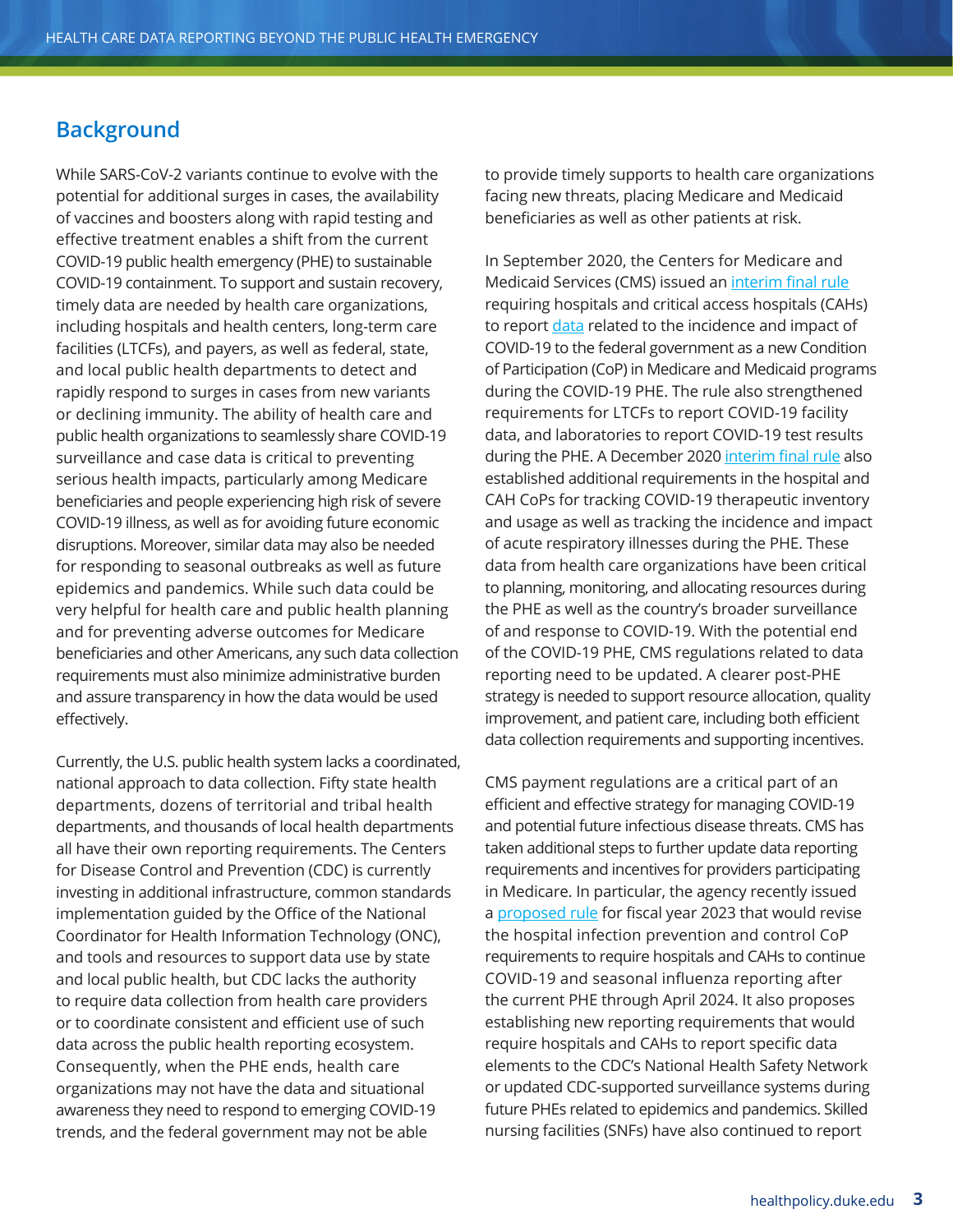data related to infections, testing, vaccination status, and treatment use. CMS has not yet released its fiscal year 2023 proposed rules for outpatient facilities, physicians, and laboratories.

The transition to post-PHE data reporting with significant payment and policy supports from CMS would play out in the context of a number of new and ongoing federal and state initiatives to strengthen public health data reporting briefly touched on above. In particular, ONC published the [Trusted Exchange Framework and](https://www.healthit.gov/topic/interoperability/trusted-exchange-framework-and-common-agreement-tefca)  [Common Agreement \(TEFCA\)](https://www.healthit.gov/topic/interoperability/trusted-exchange-framework-and-common-agreement-tefca) to establish principles for nationwide health information interoperability and create an infrastructure and governance model that would allow [health care stakeholders](https://rce.sequoiaproject.org/participate/), such as providers, payers, federal and public health agencies, and individual patients, to securely exchange data – including data relevant for public health and local response – across systems and networks. CDC's Data Modernization [Initiative](https://www.cdc.gov/surveillance/data-modernization/index.html) is an effort to modernize federal and state public health data and infrastructure to support coordinated data reporting and surveillance of public health threats, building on ONC standards.

ONC and CDC are working together to facilitate public health data interoperability through the development of a "North Star" architecture, enabled by TEFCA, that would use cloud-based technologies to connect federal, state, and local health department information systems while allowing for collaborative governance. One goal

of this architecture is to enable coordinated reporting for timely information sharing to support public health activities and health care reporting needs. This architecture aims to allow for multipurpose reporting with appropriate privacy protections; at the state and local levels, some identifiable information may be made available to support patient care and local response efforts such as treatment access and contact tracing, while deidentified data with appropriate privacy constraints would be sent to federal agencies in formats that can be used by CMS and CDC for authorized quality, safety, and public health improvement purposes.

In May-June 2022, the Duke-Margolis Center for Health Policy hosted two virtual roundtables including private payers, health systems, public health experts, federal officials, and state representatives, to discuss key issues and multi-stakeholder solutions to provide more timely, reliable, and efficient data for COVID-19 and future infectious disease threats. Stakeholders discussed challenges and needs associated with COVID-19 and public health reporting as well as opportunities for improved data sharing for public health surveillance. Insights from these discussions are reflected below in our assessment of challenges and opportunities for improved public health reporting and health care response. As this was not a consensus process, findings do not necessarily reflect the views of those participants who contributed their time and expertise to roundtable discussions (a list of participating experts is in the **Appendix**).

## **Key Challenges and Needs Related to Public Health Reporting and Surveillance**

Across all health care sectors, improved data sharing can enable health care organizations to plan for and contain future COVID-19 risks and other threats to the health of Medicare and Medicaid beneficiaries, and help assure the safe and reliable delivery of health care services for all Americans. While data sharing technology is improving, addressing policies and standards to assure more transparency, practical utility, and bidirectional use of reported data is critical for sustaining necessary data sharing initiatives. Key principles for addressing current challenges include:

**• Reducing duplication and administrative burden associated with reporting.** Many health care providers have to report the same data, often in slightly different required formats, to multiple public health and health care authorities that are not well connected to each another. Variation in data structures, standards, reporting regulations, and semantic and syntactic definitions across jurisdictions and settings slows the ability to form an evidence-based regional and national picture, contributing to confusion for providers, policymakers, media, and the public. Steps toward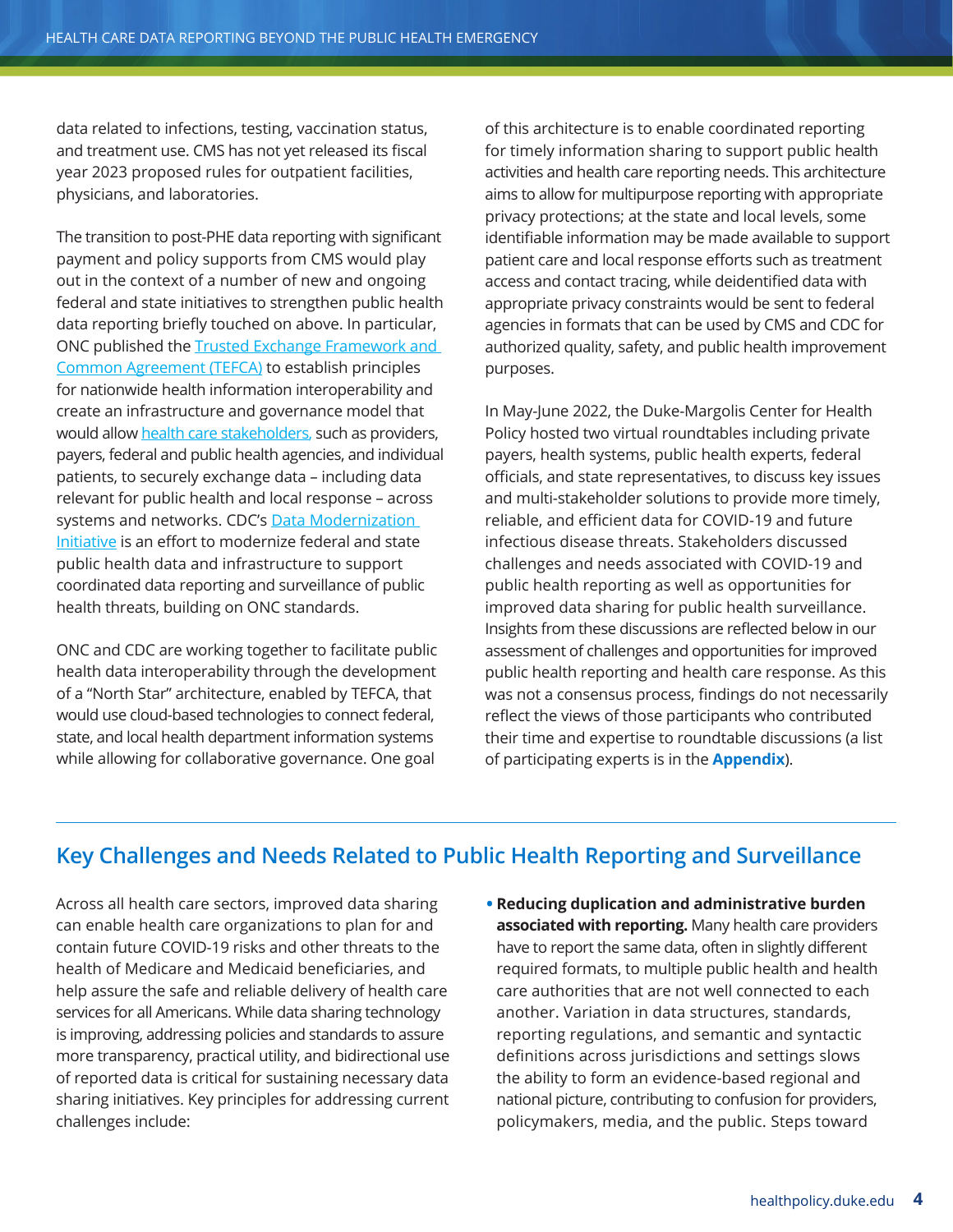aligning standards for data reporting across jurisdictions could help reduce reporting burden, improve regional response capabilities, and inform providers' and health plans' population health efforts. Such steps should reflect diverse state and local capabilities and allow for modification toward greater consistency over time in light of evolving data needs and capabilities.

**• Increasing communication, transparency, and utility of reported data.** Health care and public health entities value clarity about how the information they report is being used, as well as timely communication and transparency around the resulting aggregate data and analytics to inform their decision making. They also value data flows that connect health care with state and local public health. For example, data exchange including secure "batch" queries helps providers and health plans obtain timely information about vaccination and treatment needs among their patients, informing and

improving their population health initiatives. The goal is to promote a "360 degree" data sharing approach that allows contributors to trust that they will receive timely insights associated with the data they reported. Timely access to aggregated regional data is valuable for health system and public health planning, and transparency around such data can serve as an incentive for high-quality data reporting. Regional data should include data from adjacent states and countries where applicable.

**• Facilitating alignment and coordination across federal and state data reporting and modernization efforts.** Many states have developed innovative and effective solutions to collecting, reporting, and sharing data. Further steps should meet state and local public health authorities where they are while aiming for more efficiencies and standard data reporting approaches when possible, and should encourage consistent reporting on critical data across jurisdictions.

## **Implications for CMS Regulations Related to COVID-19 Reporting and Response**

To accomplish the aims above, CMS policies and requirements should reflect the following principles:

- **1.** CMS reporting requirements for hospitals and other health care settings, if well designed and focused on quality and safety goals, could have important benefits for beneficiaries, providers, payers, the federal government, and local/state health care preparedness for COVID-19 and future population health threats. Any reporting requirements should be designed to:
	- **•** reduce existing data reporting burdens for CMS and other federal agencies;
	- **•** support reporting needs for state and local public health; and
	- **•** enable health care provider awareness and planning, and local response management.
- **2.** Data elements involved should be based on minimum necessary use, and be re-evaluated regularly to ensure all the data being asked for is being utilized in high-impact ways. Examples of such data elements may include:
	- **•** Case reporting, including known and suspected cases, emergency department

visits, hospitalizations, and deaths (building off of current reporting requirements)

- **•** Laboratory results (building off of current requirements)
- **•** Emergency department visit rates and available hospital bed and intensive care unit (ICU) capacity
- **•** Linkages to initiatives to improve access to testing, test to treat, vaccines and boosters, and to sustain syndromic surveillance networks including private health care facilities to support health care quality and safety improvements

While maintaining a "minimum necessary" data collection standard, it is also important to ensure that these data systems do not just monitor existing public health threats like COVID-19, but can be readily adapted to respond to new threats as they arise.

- **3.** CMS reporting requirements should be linked to clear plans for bidirectional data flow and federal strategies for improving data surveillance.
	- **•** Any specific data reporting requirements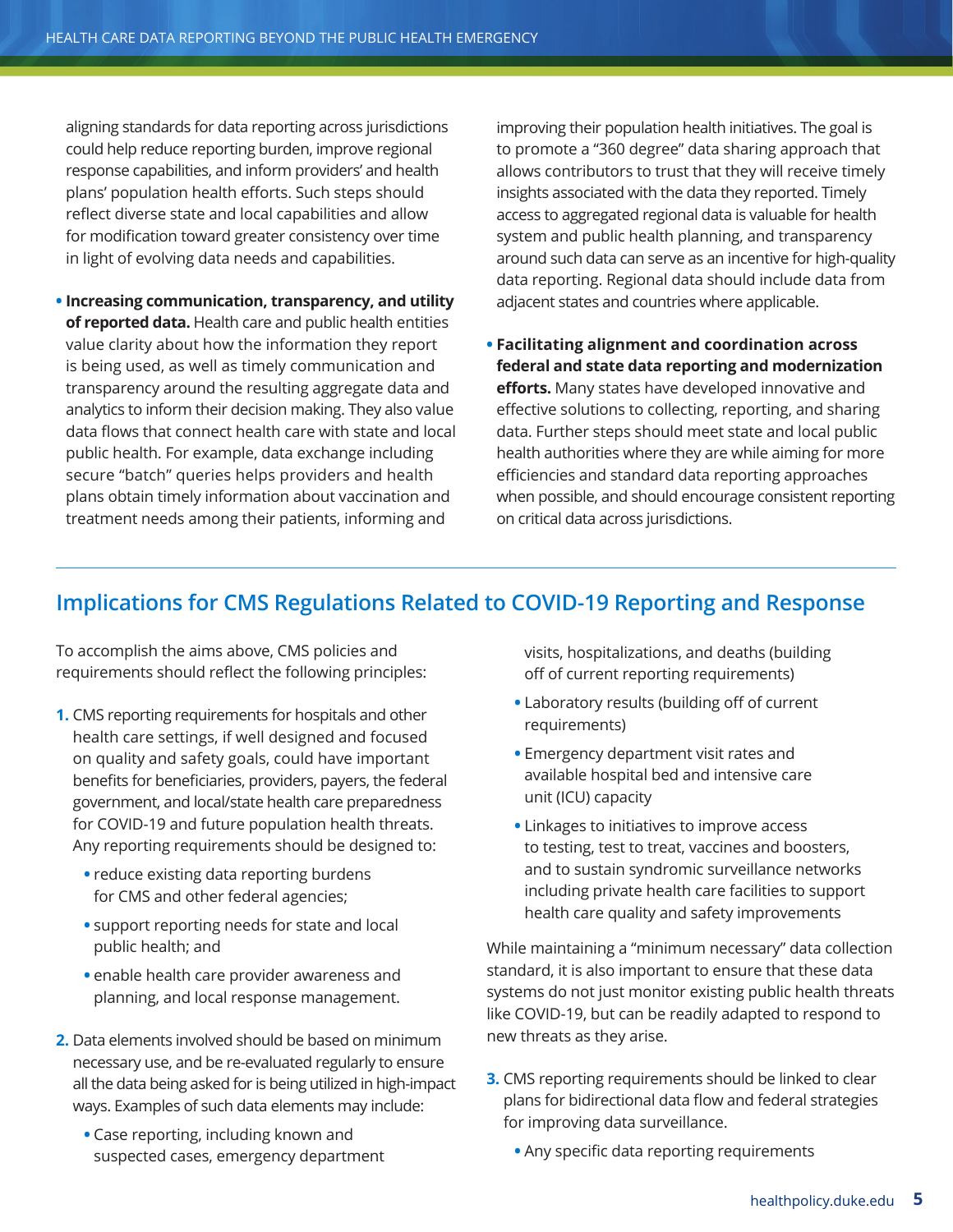should be aligned with CDC's Data Modernization Initiative and related interagency efforts, including ONC priority "use cases" for more efficient and reliable data sharing. This approach will help ensure that a coordinated provider data reporting process—increasingly feasible with progress on interoperability standards and secure electronic data infrastructure including cloud capabilities can meet federal reporting requirements from various agencies, align with state and local requirements, and yield more reliable, robust and actionable data.

- **•** Data use agreements to share required data across agencies and qualified entities should similarly be aligned, with CDC and ONC support for the necessary data infrastructure.
- **•** CMS and/or CDC, as appropriate, should provide regular and timely public reports based on reported data. CMS and other federal agencies should describe the goals of these reports to facilitate feedback and improvement, including how the required data collection is used to improve federal planning and response (e.g., access to tests, treatments, boosters, other supplies in the event of surges).
- **•** CDC should support aligned enhancements in state and local data infrastructure, and supporting tools, to create incentives for state and local governments to align their systems with emerging national standards and best practices for data reporting, exchange, and analysis to support response.
- **4.** In conjunction with reporting requirements, CMS should build on existing programs, like payments for lab test counseling and related reporting, that provide support for data reporting and actions based on such data to improve the quality and safety of health care for COVID-19 and provide a foundation for better managing other population health threats. The use of these data for quality measures for hospitals, accountable care organizations (ACOs), and Medicare Advantage (MA) plans should be explored. These include:
	- **•** Health care performance measures of oral/ intravenous treatment rates for patients experiencing high risk of severe COVID-19 illness (i.e., an element of CMS quality improvement activities)
- **•** Health care performance measures on vaccination/ boosting rates, with payment incentives for bidirectional exchange with their jurisdiction's Immunization Information System (IIS) using Fast Healthcare Interoperability Resources (FHIR) standards for secure bulk data sharing. Not all states have [IIS rules and capabilities](https://healthpolicy.duke.edu/publications/improving-immunization-information-sharing-support-targeted-covid-19-vaccination) that enable data exchange with health care providers and health plans regarding the immunity status and adverse events involving their patients. However, aligned Medicare provider incentives could provide additional support and momentum for such state IIS modernization efforts.
- **•** CMS could leverage the data reported by hospitals to develop quality measures assessing concepts such as staff vaccination rates and rates of COVID-19 acquired during a stay in a facility. Such measures could be used in programs like the Hospital Inpatient Quality Reporting Program and the Long-Term Care Quality Reporting Program.

The above metrics could be converted to population-based accountability measures in Medicare ACOs and MA plans (e.g., test to treat rates among positive cases and vaccination and booster rates, with race/ethnicity stratification, similar to existing ACO and MA performance measures).

**5.** Medicare financial incentives could encourage voluntary regional coordination based on automated reporting of local testing and case data from physician practices, covered pharmacies, and urgent care centers (in addition to hospitals, SNFs, and others with required reporting). Such coordination could provide reliable local estimates of infection risk for use in planning care for beneficiaries and further refinement of federal resource and support planning.

**Table 1** shows leading "use cases" where CMS regulatory actions could support a more efficient, coordinated strategy for timely data sharing and response for ongoing containment of COVID-19, as well as better situational awareness and response capacity for future infectious disease threats.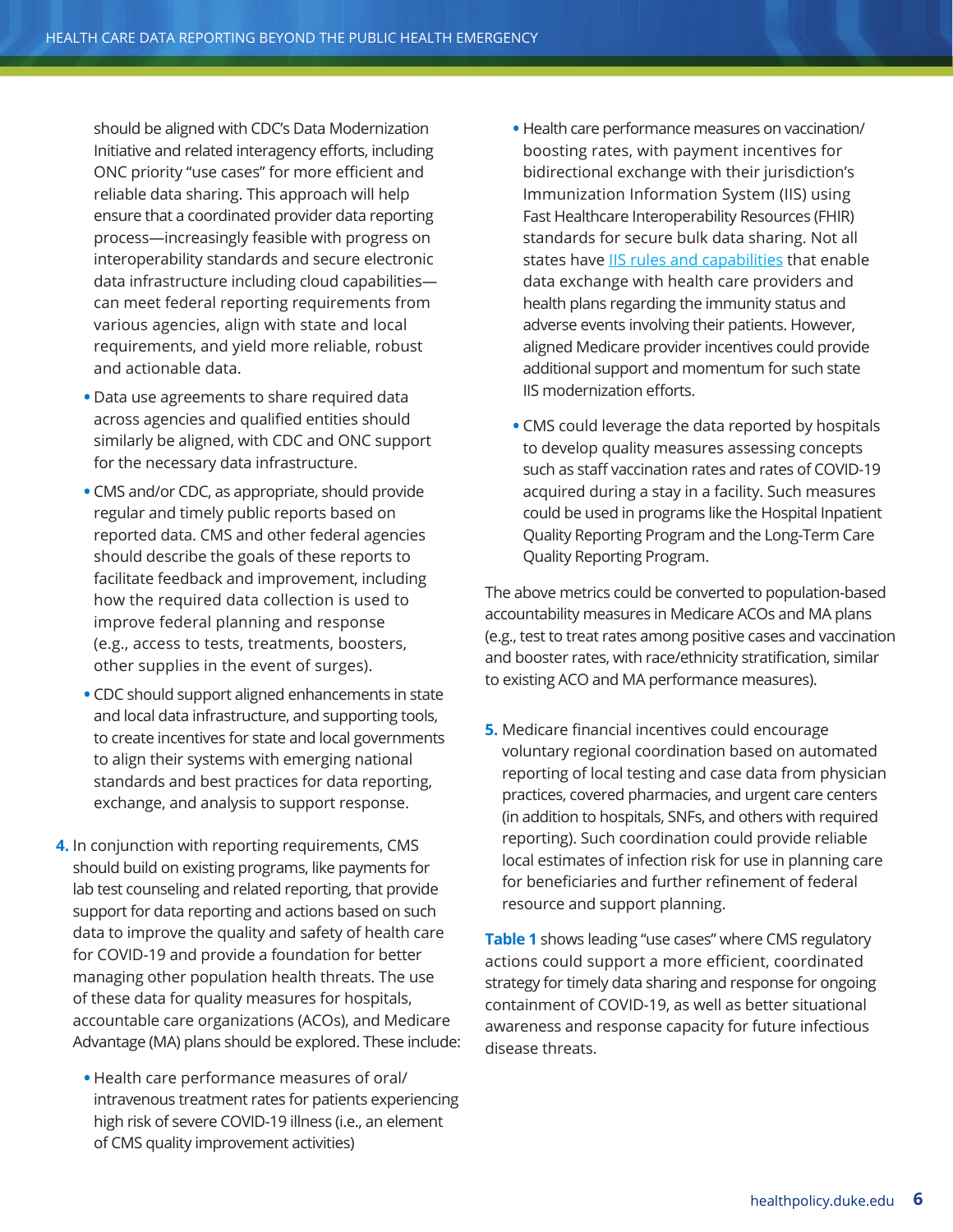# **Table 1: Examples of Key Use Cases for Data Sharing**

| <b>Population</b><br><b>Health</b><br><b>Need</b>               | <b>Key Health</b><br><b>Care Reporting</b><br><b>Entities</b>                                                                                                                            | <b>Key Data</b><br><b>Elements</b>                                                                                                                                                                | <b>Bidirectional</b><br><b>Exchange</b>                                                                                                  | <b>Contributions</b><br>to Timely<br><b>Aggregate</b><br><b>Reports</b>          | <b>Supporting</b><br><b>Medicare</b><br><b>Incentives</b>                                                                                                                                                                                           | <b>Benefits to</b><br><b>Medicare and</b><br><b>Medicaid</b><br>patients                                                                                                                                                |
|-----------------------------------------------------------------|------------------------------------------------------------------------------------------------------------------------------------------------------------------------------------------|---------------------------------------------------------------------------------------------------------------------------------------------------------------------------------------------------|------------------------------------------------------------------------------------------------------------------------------------------|----------------------------------------------------------------------------------|-----------------------------------------------------------------------------------------------------------------------------------------------------------------------------------------------------------------------------------------------------|-------------------------------------------------------------------------------------------------------------------------------------------------------------------------------------------------------------------------|
| Local/<br><b>Regional</b><br>and National<br><b>Case Trends</b> | • Hospitals and<br>health centers<br>• SNFs and other<br>congregate<br>care facilities<br>• Clinical<br>laboratories<br>• Primary care<br>providers<br>• Urgent care<br>clinics          | $\cdot$ Case<br>demographic<br>data<br>• Contact<br>information<br>per state/local<br>requirements<br>· Genotyping<br>of subset<br>of cases to<br>track variant                                   | Notification<br>of patient's<br>primary care<br>provider and<br>health plan<br>to facilitate<br>response                                 | • Local/regional<br>case trends<br>including<br>variants<br>• National<br>trends | Continuation of<br>care coordination<br>payments for<br>primary care<br>providers and<br>laboratories that<br>provide timely<br>reporting and<br>counseling                                                                                         | · Better-informed<br>local planning to<br>manage COVID-19<br>· Improved federal<br>support for local<br>response<br>• Better, safer care<br>through fewer<br>disruptions to<br>health care<br>organizations             |
| "Test to<br>Treat"<br><b>Availability</b><br><b>And Use</b>     | • Primary care<br>providers<br>• Pharmacy<br>clinics<br>• Hospitals and<br>health centers<br>• Long-term<br>care facilities                                                              | • Case<br>demographic<br>data<br>• Test use<br>• Referrals to<br>and use of oral<br>or intravenous<br>treatment<br>• Rate of timely<br>treatment in<br>eligible patients<br>per drug<br>emergency | Notification<br>of patient's<br>primary care<br>provider and<br>health plan<br>to coordinate<br>care                                     | • Local/regional<br>trends<br>• National<br>trends                               | • Incentive<br>payments for<br>reporting and<br>improvement<br>of timely testing,<br>assessment,<br>referrals, and<br>treatment of<br>eligible patients<br>· Population-<br>based<br>accountability<br>measures in<br>Medicare ACOs<br>and MA plans | • Increased access<br>to and use of<br>effective therapies<br>for COVID-19<br>• Better-informed<br>local resource<br>planning<br>• Improved federal<br>support for local<br>response<br>· Improved care<br>coordination |
| <b>Vaccination</b><br>and Booster<br>Access and<br>Use          | • Primary care<br>providers<br>• Pharmacies<br>• Hospitals and<br>health centers<br>• Long-term care<br>facilities<br>· State, local,<br>and community-<br>based<br>vaccination<br>sites | • Patient<br>demographic<br>data<br>• Additional<br>patient data<br>per state IIS<br>requirements<br>• Vaccination<br>rates                                                                       | Bidirectional<br>bulk data<br>exchange<br>between IISs<br>(as supported<br>by states),<br>primary care<br>providers, and<br>health plans | • Local/<br>regional<br>trends<br>• National<br>trends                           | • Incentive<br>payments<br>for providers<br>to participate<br>timely<br>bidirectional<br>exchange with<br>IIS (as available<br>in state)<br>• Population-<br>based<br>accountability<br>measures in<br>Medicare ACOs<br>and MA plans                | • Improved access<br>to vaccines and<br>boosters<br>• More effective<br>and targeted<br>outreach<br>· Improved federal<br>support for local<br>response                                                                 |
| <b>Hospital</b><br><b>Capacity</b>                              | Hospitals                                                                                                                                                                                | • Emergency<br>department use<br>· Inpatient bed<br>use<br>· ICU use                                                                                                                              | <b>Bidirectional</b><br>exchange with<br>local and state<br>public health<br>entities                                                    | • Local/regional<br>trends<br>• National<br>trends                               |                                                                                                                                                                                                                                                     | • Improved<br>planning for surge<br>management<br>· Improved federal<br>support for local<br>response                                                                                                                   |
| <b>Hospital</b><br><b>Critical</b><br><b>Supplies</b>           | Hospitals                                                                                                                                                                                | Electronic<br>reporting on<br>critical supply<br>use (N95<br>masks, PPE, ICU<br>supplies) in PHE                                                                                                  | Linkage to<br>and reports<br>from federal/<br>state supply<br>monitoring<br>systems                                                      | • Local/regional<br>trends<br>• National<br>trends                               |                                                                                                                                                                                                                                                     | • Improved<br>planning for surge<br>management<br>• Improved federal<br>support for local<br>response                                                                                                                   |